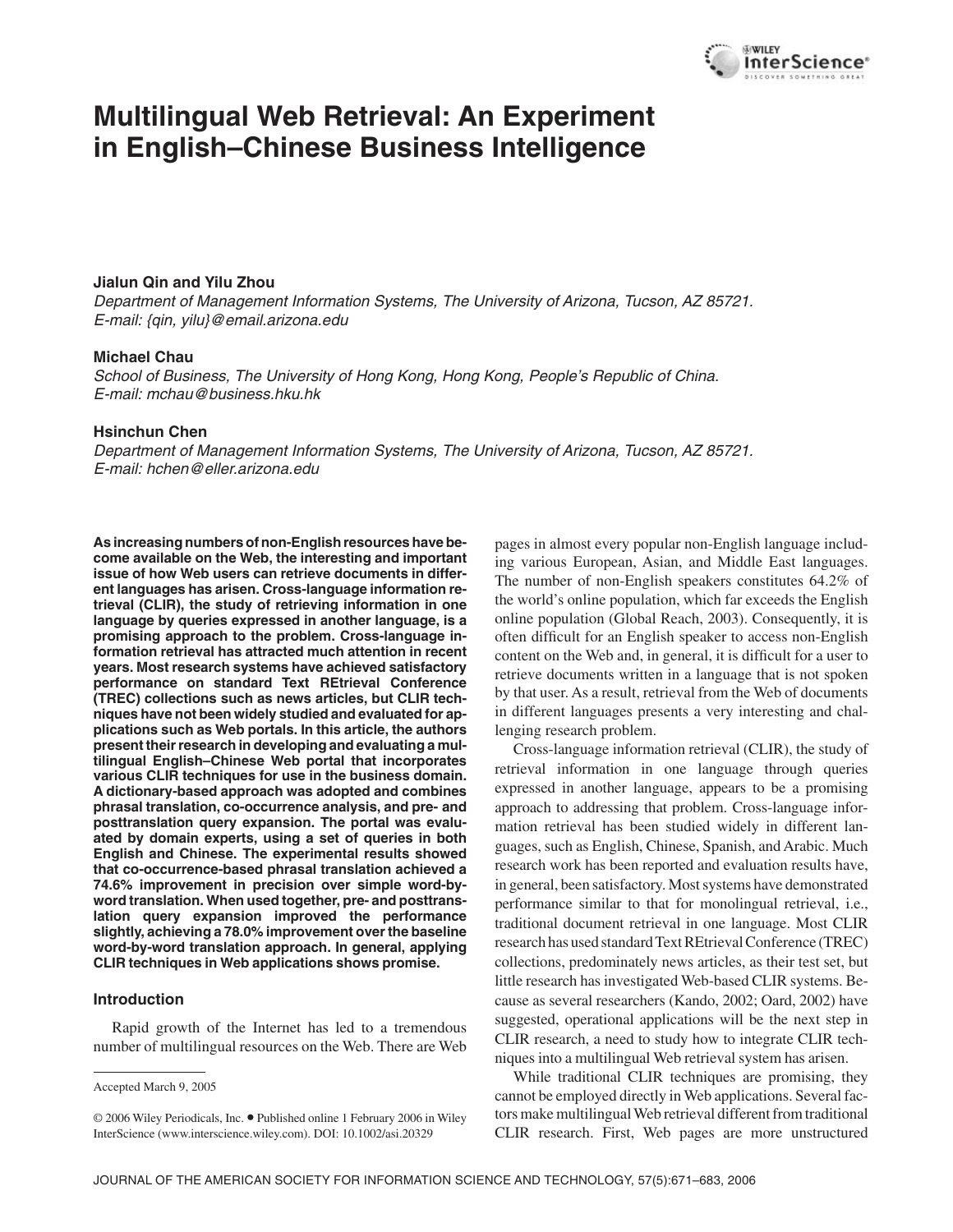and are very diverse in terms of document content and document format (such as HTML or ASP). As a result, Web pages are typically much "noisier" than such standard collections as news articles, and therefore need extensive work in document preprocessing. Second, traditional CLIR usually focuses on effectiveness, measured in recall and precision, whereas efficiency also is important to end users in Web retrieval scenarios. If a single search were to last for more than a few minutes, a user would probably lose interest. In addition, a query on the Internet has an average length of 2.21 (Spink & Xu, 2000), which is considered a short query in information retrieval. In this study, we posed the following research questions: (a) Can CLIR techniques achieve satisfactory performance for retrieving Web documents that are much "nosier" than traditional text collections?; and (b) Can we combine existing CLIR techniques to build a multilingual Web portal with both satisfactory effectiveness and efficiency?

To address these questions, our research has investigated the feasibility of applying CLIR techniques to Web applications by developing and evaluating an English–Chinese crosslanguage Web portal that utilizes various techniques. The rest of the article is structured as follows. In the next section, we review related research, including three fundamental approaches to CLIR, translation ambiguity problems, and query expansion techniques. We also discuss problems in using existing CLIR techniques in Web applications and present our research questions. In the following sections, we propose our Web-based multilingual retrieval prototype and discuss the system architecture and implementation details of a prototype English–Chinese Web portal called ECBizPort. We also show an example of how a search query will be translated and expanded by our system, using different CLIR techniques. We report the set-up and results of an experiment designed to evaluate the performance of the prototype. In the last section, we conclude our work and suggest some future directions.

# **Literature Review**

In this section, we review CLIR techniques that are related to our research. Because CLIR involves finding documents in languages other than the query language; it has relied heavily on different techniques for translating the search query from the source language to the target language. Most research approaches translate queries into the document language, and then perform monolingual retrieval. In the next sections, we review three major query translation approaches, namely a machine-translation approach, a corpus-based approach, and a dictionary-based approach. In addition, we report on several translation disambiguation techniques that have been used to reduce errors introduced during query translation. We also review applications of CLIR in Web-based systems.

# *Query Translation Approaches*

Salton (1972) discussed the "controlled vocabulary" approach, one of the earliest practical CLIR approaches, but its requirement to index a document collection manually makes it unsuitable for high-volume applications (Oard, 1997). Other than the use of controlled vocabulary, most research has studied free text retrieval systems, in which there are three main approaches: using a machine translation (MT) system, using a parallel corpus, or using a bilingual dictionary.

*Machine translation-based approach.* The machine translation-based (MT-based) approach uses existing machine translation techniques to provide automatic translation of queries. Sakai (2000) used MT Avenue, a free Web-based Japanese–English translation service, and achieved reasonable effectiveness with the aid of pseudo-relevance feedback. Aljlayl, Frieder, and Grossman (2002) used ALKAFI, a commercial Arabic–English MT system and studied the effects of query length on MT-based CLIR. This approach is simple to apply, but the current output quality of machine translation is still not very satisfactory, especially for Western and Asian language pairs, because typical Web search queries lack the contextual information which is necessary for MT to perform word sense disambiguation correctly (Sakai, 2000). Off-the-shelf MT systems may miss the correct translation for a word even when it is among the original candidates in the MT dictionary (Jones, Sakai, Collier, Kumano, & Sumita, 1999). This also affects the effectiveness of MT-based approach.

*Corpus-based approach.* A corpus-based approach analyzes large document collections (parallel or comparable corpora) to construct a statistical translation model. Landauer and Littman (1991) developed a corpus-based technique called *Cross-language latent semantic indexing* (CL-LSI), which is a language-independent approach. Although the approach is promising, the performance relied largely on the quality of the corpus. Davis and Dunning (1995) applied evolutionary programming on a parallel Spanish–English collection, and reported 75% of monolingual information retrieval (IR) performance. Sheridan and Ballerini (1996) applied thesaurus-based query expansion techniques on a comparable Italian–English collection. Recently, the BBN Technology group used two parallel corpora (*Hong Kong News* and *Hong Kong Law*) to translate English query words into Chinese (Xu & Weischedel, 2000). A corpus-based approach does not depend on manually built bilingual dictionaries and is good for emerging domains where bilingual dictionaries are not available. However, a parallel corpus is very difficult to obtain, especially for Western and Asian language pairs such as e English and Chinese. Even those that are available tend to be relatively small or to cover only a small number of subjects. To deal with this problem, Nie, Sionard, Isabelle, and Durand (1999) investigated the possibility of automatically gathering parallel text from the Web. Their Web-mining approach showed the feasibility of using the Web as potential corpus.

*Dictionary-based approach.* In a dictionary-based approach, queries are translated by looking up terms in a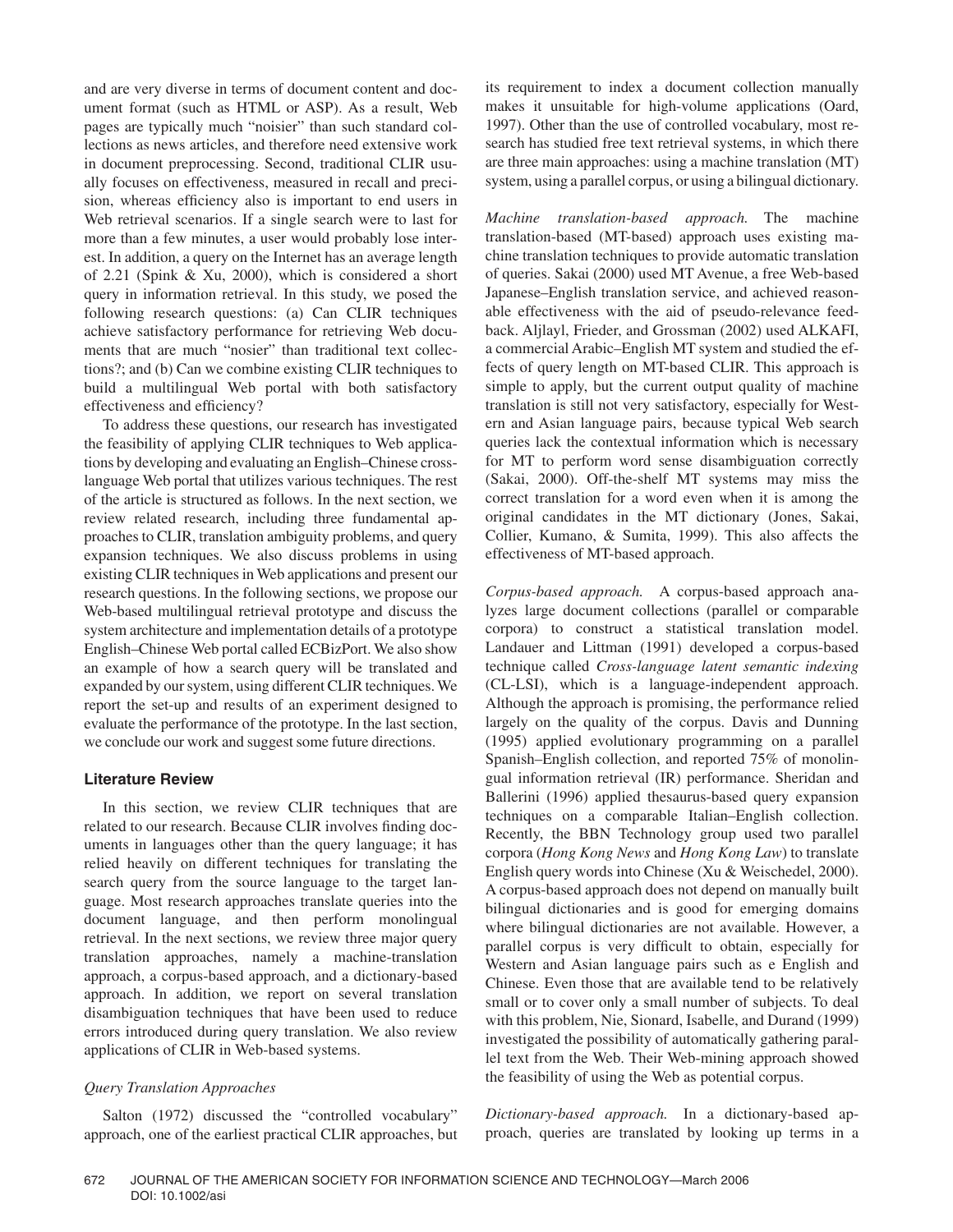bilingual dictionary and using some or all of the translated terms. This is the most productive area in CLIR because of its simplicity and the wide availability of machine-readable dictionaries. Ballesteros and Croft (1996, 1997) investigated dictionary-based Spanish–English CLIR and reported that using both pre- and posttranslation query expansion was more effective than using either one separately. Later, they applied co-occurrence analysis with a query expansion technique and achieved 91% of monolingual retrieval precision. Hull and Grefenstette (1996) studied the Spanish–English pair using structured queries. Oard and Wang (2001) discussed Pirkola's structured queries and balanced translation. Chen, Jiang, and Gey (2000) focused on short-query translation by combining multiple English–Chinese sources. Dictionary-based approaches are relatively easy to implement, and bilingual machine-readable dictionaries (MRDs) are more widely available than parallel corpora. However, there are always unknown words that are not covered in a dictionary; there have been many studies of these "outof-vocabulary" words (Lu, Chien, & Lee, 2002). Researchers have also identified several challenges to this approach: (a) multiple definitions of a word could introduce noise into the translated query (a.k.a. ambiguity); (b) failure to translate technical and new terminology, which is often not found in general dictionaries; and (c) failure to translate multiterm concepts as phrases (Ballesteros & Croft, 1996).

# *Reducing Translation Ambiguities and Errors*

It has been shown that when simple dictionary translations are used without addressing the problem of translation ambiguity, the effectiveness of CLIR can be 60% lower than that of monolingual retrieval (Ballesteros & Croft, 1998). Several techniques proposed to reduce the ambiguity and errors introduced during query translation have been used with each of the translation approaches discussed earlier. In the following, we briefly review three of them: phrasal translation, co-occurrence analysis, and query expansion.

*Phrasal translation.* Phrasal translation techniques are often used to identify multiword concepts in a query and to translate them as phrases. Hull and Grefenstette (1996) and Chen et al. (2002) showed that effectiveness of CLIR is significantly improved when phrases in queries are manually translated. It has also been reported that the effectiveness of CLIR can be improved by using phrase information in machine-readable dictionaries (Ballesteros & Croft, 1998; Davis & Ogden, 1997). Kwok (2000) reported his successful experience in extracting phrase information from a Chinese/English bilingual wordlist. The major problem of using phrasal translation is that many phrases are not covered by dictionaries and thus cannot be translated correctly.

*Co-occurrence analysis.* In order to improve the correctness of query translation, it is also popular to use co-occurrence statistics to select the best translation(s). The assumption here is that the correct translations of query terms tend to co-occur

more frequently in target language documents than incorrect translations. Co-occurrence analysis techniques rely on corpora for target word selection. Some recent research has investigated using collection of Web search engines as the corpus (Wang et al., 2004) and achieved promising results. Co-occurrence analysis has been successfully used to resolve translation ambiguity in many previous studies (Ballesteros & Croft, 1998; Gao et al., 2001; Maeda, Sadat, Yoshikawa, & Uemura, 2000; Sadat, Maeda, Yoshikawa, & Uemura, 2002) and some improved co-occurrence analysis methods have been suggested (Nie et al., 1999). All previous studies using co-occurrence analysis disambiguation have reported dramatic improvement in CLIR performance. However, the heavy computational and storage requirements of co-occurrence analysis have limited its practical use in retrieval systems where efficiency is a major concern.

*Query expansion.* Query expansion has been considered in many CLIR studies. The assumption of query expansion is that additional terms that are related to the primary concepts in a query are likely to be relevant and that adding these terms to the query can reduce the impact of incorrect equivalents generated during the translation (Ballesteros & Croft, 1996). McNamee and Mayfield (2002) studied the effectiveness of query expansion for various resource qualities. They strongly recommended using query expansion when highquality resources are not available. When such resources are available, however, query expansion does not help a lot.

Query expansion may be local, as in the local feedback method (also known as pseudo-relevance feedback). The local feedback method is often used for query expansion in CLIR. It involves only the top-ranked documents retrieved by the original query. The most frequently appearing terms and phrases from those top-ranked documents are added to the query. Queries are both reweighed and expanded based on this information (Attar & Fraenkel, 1977; Croft & Harper, 1979). Other query expansion methods also may use both local and global information, such as the local context analysis (LCA) method (Xu & Croft, 1996).

Expansion may take place before query translation, when it is referred to as pretranslation query expansion, or after translation, when it is known as posttranslation query expansion. In a combined pre- and posttranslation query expansion, queries are first expanded before translation, the expanded queries are then translated, and the translated queries are expanded again, after which the final expanded queries are used for retrieval. Research has arrived at different conclusions about query expansion. While some achieved significant improvement when using pre- and posttranslation query expansion, others gained very little change for the better (Gey & Chen, 2000).

# *Cross-Language Information Retrieval for Web Applications*

As discussed earlier, most research has focused on the study of technologies that improve retrieval precision on standard TREC collections, rather than on real-world, interactive Web retrieval applications.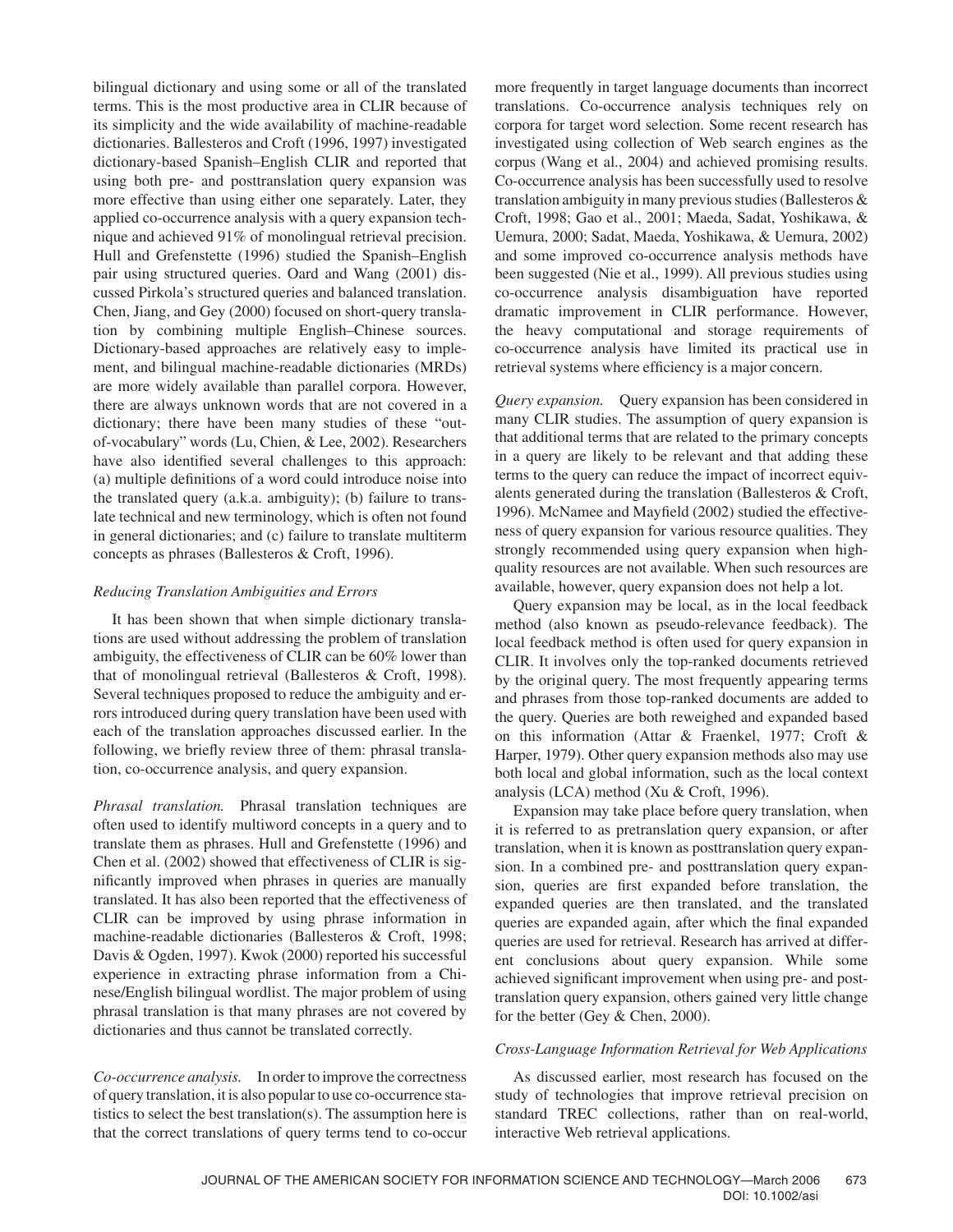In addition to CLIR systems designed for general text documents, some Web-based CLIR systems also are available. Some of them are Keizai, Arabvista, ECIRS, and MULINEX. Keizai, developed at the New Mexico State University, is an interactive Web-based CLIR system, which accepts English queries and returns Japanese and Korean documents (Ogden et al., 1999). It provides a user-aided translation disambiguation, which allows the user to select a translation from the candidates.  $ECIRS<sup>1</sup>$  is an English–Chinese Web-based system with a relatively small collection of Chinese documents (Liu, 2001). It uses a simple dictionary-based approach without further translation disambiguation and query expansion support. Arabvista<sup>2</sup> is a commercial search engine developed by Emirates Internet and Multimedia for Middle East users. With an English or Arabic query, it could retrieve Web pages in multiple languages, including Chinese, French, and German. However, the collection favors some languages. A simple query like "computer system" could not get any results from Chinese or Japanese. MULINEX is a comparatively more mature multilingual Web search and navigation tool for English, French and German, developed in DFKI Language Technology Lab (Capstick et al., 1998). It incorporates Web spiders, concept-based indexing, relevance feedback, translation disambiguation, document categorization, and summarization functionalities. It also translates retrieved documents into the users' language such that the users can read them.

Among these systems, MULINEX uses a more comprehensive approach than the others. However, the major problem for most of these systems is that no systematic evaluations are available, leaving the effectiveness of these systems uncertain.

#### *Summary*

The Web has become a major information source worldwide for people in any knowledge field. The use of CLIR techniques in Web retrieval is expected to address the multilingual information needs of Web users. Each of the three CLIR translation approaches has some drawbacks, such as availability of required resources. A corpus-based approach often suffers from a lack of high-quality parallel or comparable corpora. A machine-translation-based approach has limited effectiveness especially when short queries are involved. A general dictionary-based approach cannot deal with new terminologies that often are used in Web documents.

Another major problem is that traditional CLIR techniques have not been widely used and evaluated in Web applications (Oard, 2002). Although a few systems exist, most provide only simple translation functions and do not provide comprehensive evaluation results. In addition, most previous studies were conducted using document collections provided by TREC or other similar organizations. These collections usually consist of documents carefully selected for evaluation purposes. Web pages are much more diverse and dynamic, distributed on many servers. They contain extensive HTML meta tags; however, these meta data are not standardized and are often missing. For instance, many Web documents do not have meta information of the coding system it uses, which could cause problems in indexing. Different from traditional text documents, a Web page typically contains many information blocks. Apart from the main content blocks, it usually has such blocks as navigation panels, copyright and privacy notices, and advertisements. Information contained in these noisy blocks can harm retrieval performance. Thus, making using of CLIR techniques on a highly diverse and sometimes "noisy" Web page collection is still questionable. It would be interesting to study the performance of different CLIR techniques in Web-based applications.

Based on our review, we believe CLIR techniques are a promising response to the challenge of development of practical multilingual Web retrieval systems and Web portals, especially when query translations are combined with various translation disambiguation techniques. In this study, we posed the following research questions:

- Can CLIR techniques achieve satisfactory performance for retrieving Web documents that are much "nosier" than traditional text collections?
- Can we combine existing CLIR techniques to build a multilingual Web portal with both satisfactory effectiveness and efficiency?

In the remainder of this article, we present our work in studying these two questions.

### **Proposed Approach to Multilingual Web Retrieval**

Aiming to apply an integrated set of CLIR techniques to the Web environment, we propose an architecture for multilingual Web portal development. The proposed system architecture is shown in Figure 1.

Our system architecture consists of five major components: (a) Web spider and indexer, (b) pretranslation query expansion, (c) query translation, (d) posttranslation query expansion, and (e) document retrieval. In the following sections, we describe each component in detail.

#### *Web Spider and Indexer*

Web spiders, or Web crawlers, are programs that retrieve pages from the Web by recursively following URL links in pages using standard HTTP protocols (Cheong, 1996). The Web spider component is responsible for document collection building. Document collections in two or more languages are needed for a multilingual Web portal not only as an information resource for users but also as a comparable corpus that can be used for translation disambiguation and query expansion. The second purpose is especially important because it is difficult to obtain parallel or comparable corpora for particular domains.

<sup>1</sup> http://www.cs.nmsu.edu/~sliu/cgi-bin/ec\_search/index\_concord.pl (Accessed September 12, 2004.)

<sup>&</sup>lt;sup>2</sup>http://www.arabvista.com/ (Accessed September 12, 2004.)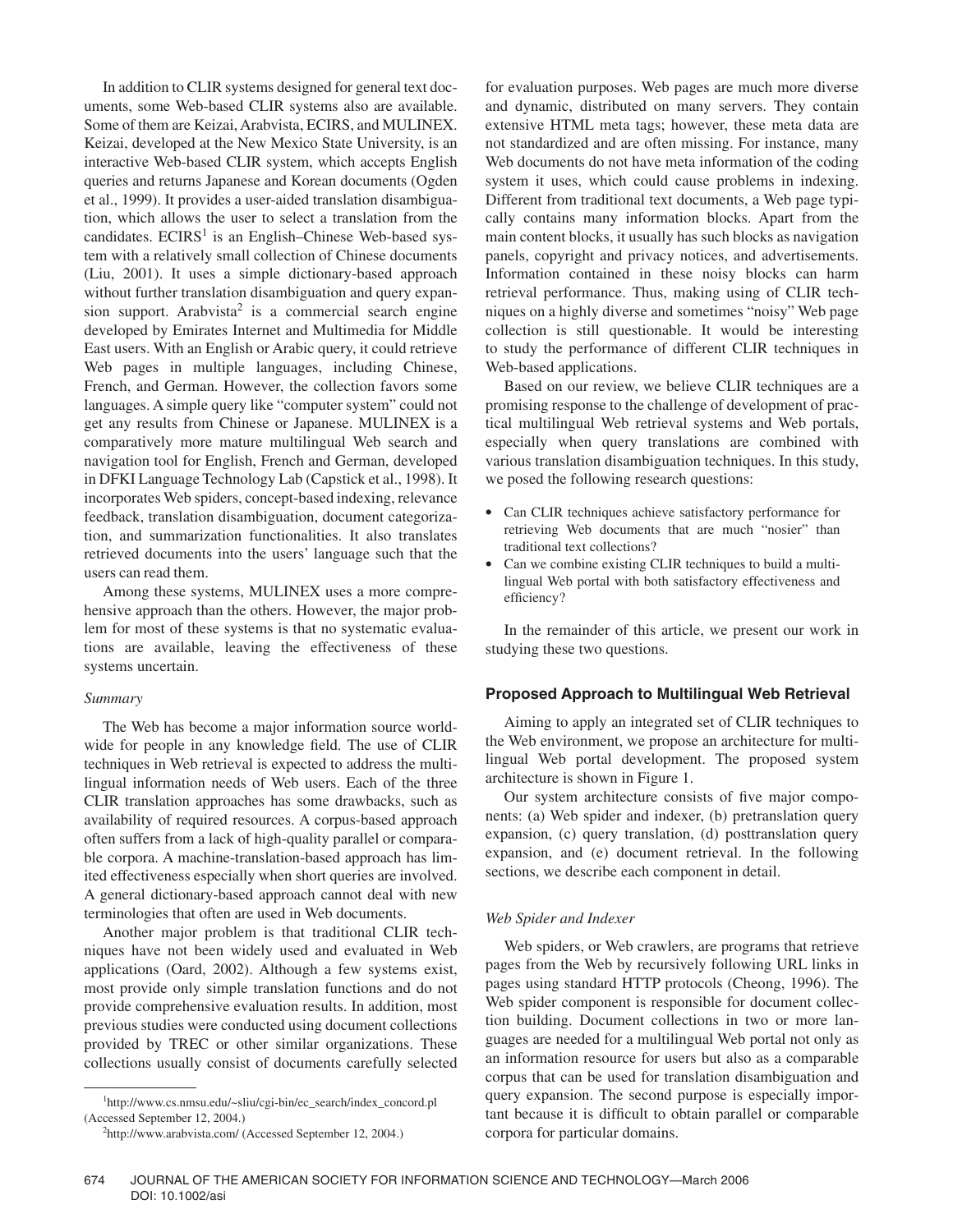

FIG. 1. System architecture.

There are high requirements for the quality of the collections; every Web page in the collection has to be highly relevant to the selected domain and, at the same time, must be diverse enough to cover multiple topics and interests in the domain. Focused Web spiders—spiders that focus on collecting pages in specific domains or Web sites—can be used to build domain-specific Web collections (Chau & Chen, 2003). However, although traditional focused Webcrawling methods can be used to create Web page collections that meet the relevance requirement, the scope of collections built by these methods is usually restricted to the topics to which the starting URLs relate (Bergmark et al., 2002). As a result, simple focused crawlers often fail to provide comprehensive coverage of the different topics within the domain. To address this problem, we proposed a collection-building method that extends the capability of traditional focused crawling by meta-searching multiple large search engines. The process of our method can be described as follows: Similar to traditional focused crawlers, we start our "probing" of the Web with a set of starting URLs and fetch relevant Web pages. At the same time, new URLs are being identified by querying multiple search engines (e.g., Google, Yahoo, AltaVista, etc.) and combining their top results. Using this method, the diversity of the collection meets the requirement by combining the top results from multiple search engines (Lawrence & Giles, 1998) while the relevance of the collection is retained.

Web pages also must be indexed differently from traditional text documents. Documents from the Web can be in various formats, such as HTML, ASP, or JSP. Web-specific indexers are designed to work with specific Web page structures (e.g., removing markup tags from HTML documents).

## *Pretranslation Query Expansion*

In our Web portal we undertook pretranslation query expansion to expand users' queries in the original language. As discussed earlier, there are two common ways to perform pretranslation query expansion, namely local feedback and local context analysis. We chose to use the local feedback method because of its higher efficiency, an important factor for Web applications. Our approach followed the method reported by Ballesteros and Croft (1997). The pretranslation query expansion component takes a search query and sends it to the local document collection to perform a search. The top *n* documents retrieved are analyzed. All terms from these documents are extracted and their  $tf \cdot idf$  scores calculated.  $tf \cdot idf$  is term frequency multiplied by inverse document frequency, a measure widely used in information retrieval applications. The expanded query is then reweighed with the Rocchio formula (Xu & Croft, 1996).

#### *Query Translation*

The translation component is the core of the system. It is responsible for translating search queries in the source language into the target language. Among the three translation approaches, the dictionary-based approach seems to be the most promising for Web applications for two reasons. First, compared with the parallel corpora required by the corpusbased approach, MRDs used in dictionary-based CLIR are much more widely available and easier to use. The limited availability of existing parallel corpora cannot meet the requirements of practical retrieval systems in today's diverse and fast-growing Web environment. Second, compared with MT-based CLIR, the dictionary-based CLIR approach is more flexible, easier to develop, and easier to control. While it is impractical to build a complex MT system just for CLIR, existing commercial MT software is either packaged as a black box, leaving little space for users to modify it for their specific purposes, or it is too costly. According to a previous study (Gao et al., 2001), dictionary-based CLIR with a combination of disambiguation techniques can achieve even better performance than high-quality MT systems. We proposed to use a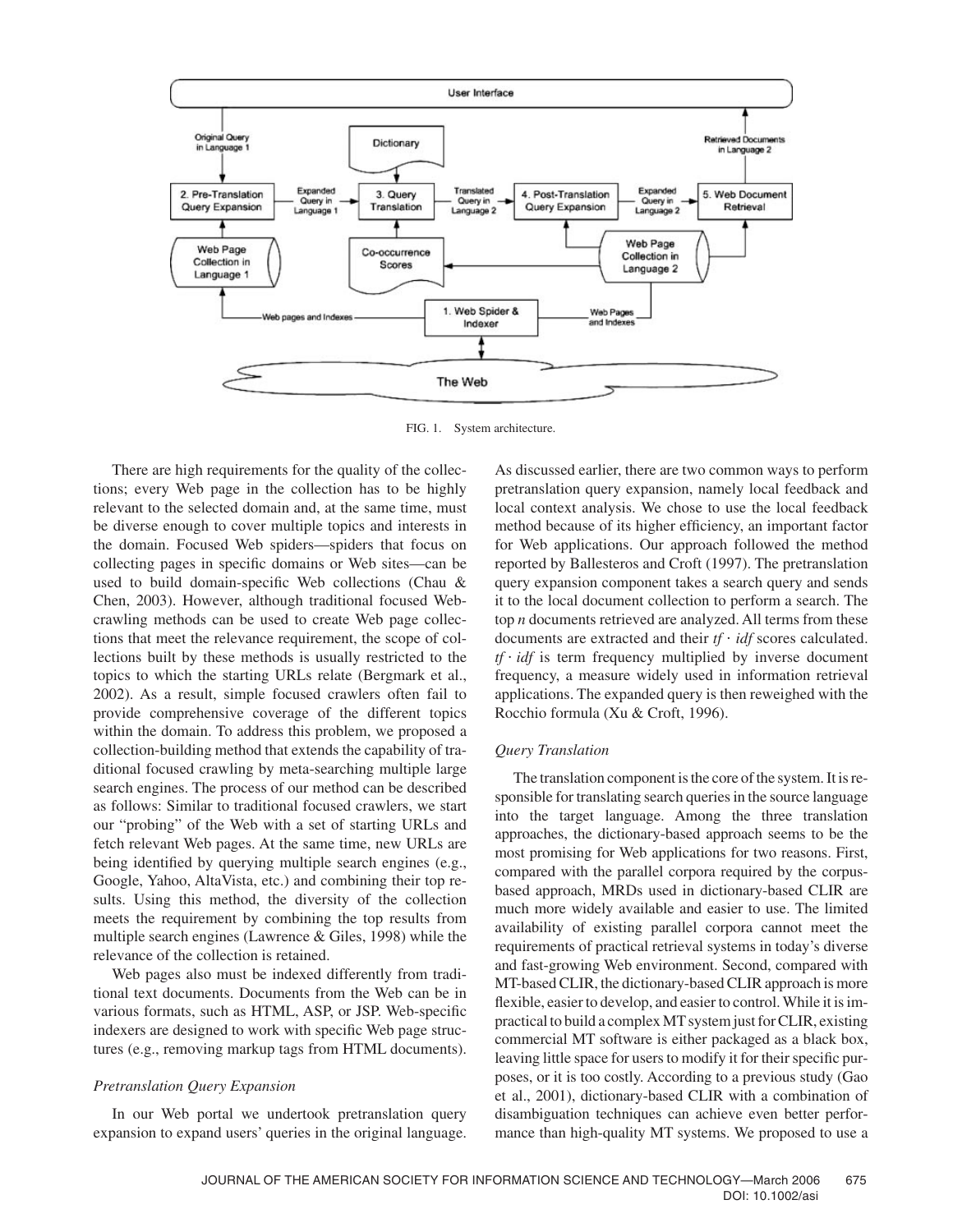dictionary-based approach combined with phrasal translation and co-occurrence analysis for translation disambiguation.

In the dictionary lookup process, we first conducted *maximum phrase matching* on English queries. The sequence of English words that matches a dictionary entry was identified as a *phrase*. If a phrase was identified, it would be assigned a higher score than individual words. The longest sequence identified was assigned the highest score as a phrase. In addition, the entry with the smallest number of translations were preferred over other candidates, because such translation candidates are lessambiguousthanentrieswithalargenumberoftranslations. Translations containing more continuous keywords were ranked higher than those containing discontinuous keywords.

Co-occurrence analysis also was used to help choose the best translation among candidates. For each pair of terms  $\{p, q\}$  in the query, all possible definition pairs  $\{D_p, D_q\}$ in the dictionary were extracted such that  $D_p$  is a definition of query term  $p$  in the target language and  $D_q$  is a definition of query term *q* in the target language. Each pair was used as a query to retrieve documents in the indexed collections. The co-occurrence score between two definitions  $D_1$  and  $D_2$  then could be calculated as follows:

$$
Co - occur(D_1, D_2) = \frac{N_{12}}{N_1 + N_2}
$$

where  $N_{12}$  is the number of Web pages returned when performing an "AND" search using both  $D_1$  and  $D_2$  in the query and  $N_1$ ,  $N_2$  are the numbers of documents returned, respectively, when using only  $D_1$  or  $D_2$  in the query. Our method is similar to that of (Maeda et al., 2000) in which they sent definition pairs to other search engines and used the number of returned documents to calculate the co-occurrence scores. What differentiates our proposed method from theirs is that they calculated the co-occurrence score "on the fly" which may greatly lower system efficiency; we calculated co-occurrence scores in advance to avoid affecting run-time efficiency, which is extremely important for Web applications.

#### *Posttranslation Query Expansion*

The posttranslation query expansion component is responsible for expanding the query in the target language. Similar to pretranslation expansion, we followed the method described by Ballesteros and Croft (1997). The translated query is sent to the local document collection in the target language to retrieve the relevant documents. All terms from the top *n* documents are extracted and ranked by  $tf \cdot idf$ scores. The top terms are then combined with the translated query and reweighed to build the final query.

#### *Document Retrieval*

The document retrieval component is responsible for taking the query in the target language and retrieving the relevant documents from the text collection. This component can be designed based on similar the retrieval component in traditional information retrieval systems. Different ranking methods, such as frequency-based ranking or PageRank, also can be incorporated in this component (Arasu, Cho, Garcia-Molina, Paepke, & Raghavan, 2001).

# **ECBizPort: An English–Chinese Web Portal for Business Intelligence**

In this section, we report our experience in implementing a multilingual Web retrieval system using the dictionarybased CLIR approach. The Web portal, called ECBizPort, is an English–Chinese Web portal for business intelligence in the information technology (IT) domain. We found that the whole building process can be done relatively quickly and easily by making maximum use of monolingual retrieval system development techniques and tools. We will also discuss some important issues in multilingual Web retrieval system development.

Figure 2 shows two sample screenshots of the ECBizPort prototype. A user can enter a search query in the box provided and choose among different translation methods. The query will be passed to the system for query translation and query expansion. A set of relevant documents will be retrieved by the system and returned to the user. The translated and expanded query is also displayed to the user so he or she may use the terms to refine the query manually.

#### *Domain Selection*

We decided to implement an English–Chinese Web portal for IT business intelligence because we believe that such a multilingual Web portal will be very useful; English and Chinese are the most popular languages on the Web and a strong business partnership between the U.S. and China has given rise to a great IT business information need between the two countries. Another reason is that Chinese is the second most popular language online. Chinese and Chinese users represent 10.8% of the Internet (Global Reach, 2002), making it desirable to study English–Chinese as a language pair in CLIR, where English queries are used to match against Chinese documents.

#### *Web Spider and Indexer*

The AI Lab SpidersRUs toolkit, $3$  a digital library development tool developed by our research group, is used to build the English and Chinese collections for the Web portal. The toolkit contains components that support document fetching, document indexing, collection repository management, and document retrieval. It can also build collections in different languages and encodings.

To address the limitation of most existing focused crawlers that use local search algorithms in Web searching, we used a metasearch enhanced focused crawling approach (Qin, Zhou, & Chau, 2004) to build the ECBizPort collections. Similar to traditional focused crawlers, our crawler starts with a set of starting URLs and fetches relevant pages back based on the content- and link-based analysis results.

<sup>3</sup> http://ai.bpa.arizona.edu/spidersrus/ (Accessed September 12, 2004.)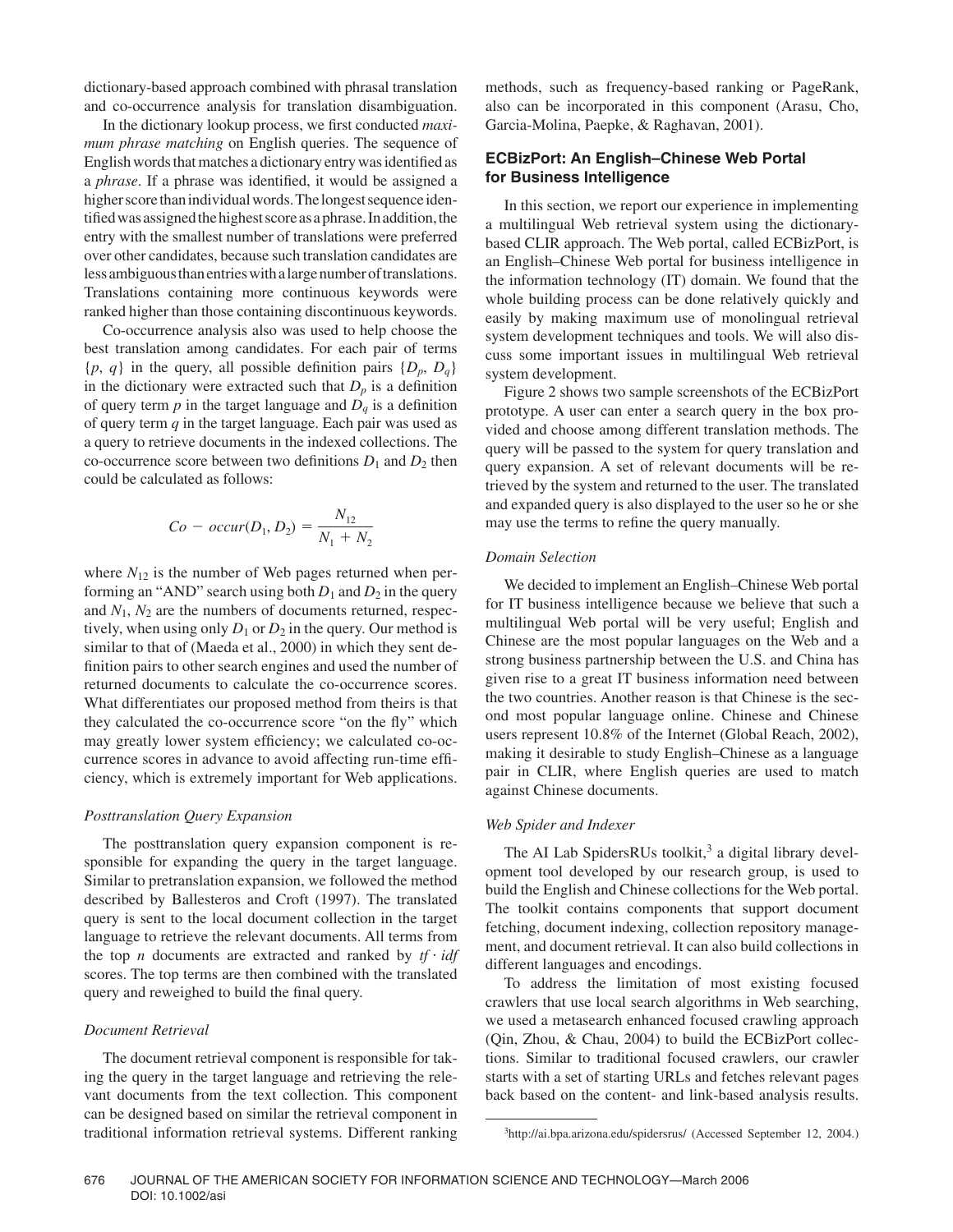

FIG. 2. Sample screenshots of ECBizPort.

Outgoing links in the relevant pages are extracted and put into the URL queue. At the same time, a metasearching component keeps drawing queries from a domain-specific lexicon, retrieving diverse and relevant URLs by querying multiple search engines, and combining their top results. For the Chinese collection, we used 20 IT/Business-related starting URLs suggested by our domain expert, such as http://www. zgcsc.com/ (formal name: 第三媒体) and http://www. csdn.net/ (formal name: CSDN). A domain lexicon of 100 typical IT/business-related kewords were created. During the spider process, these keywords identified by the expert were sent in Chinese to five major search engines, Google, Yahoo China, Sina, Sohu, and Baidu.<sup>4</sup> The top results returned from each search engine were used as new starting URLs. Spiders were set to fetch 100,000 pages. Running on a Pentium-4 PC, the spiders spent about 6 hours collecting 100,000 Chinese Web pages. Similar to the Chinese collection, the English collection consisted of 100,000 pages and was built in about 5 hours with 16 expert-identified starting URLs, a 100-keyword lexicon and 5 major general search

engines, namely Google, Yahoo, AltaVista, Infoseek and Hotbot.5 By using this metasearch enhanced spider algorithm, we obtained two IT/Business domain specific collections, one in English and the other in Chinese.

To support document retrieval, English Web pages in the ECBizPort were indexed using a word-based indexing approach; Chinese Web pages were indexed using a characterbased indexing approach. In both approaches, the positional information on the words or characters within a Web page was captured and stored such that when the query was a phrase, Web pages containing the exact phrase could be retrieved and given higher ranking than pages with separated words.

## *Query Translation*

*English–Chinese dictionary translation.* Query term translations were performed using the LDC (Linguistic Data Consortium) English–Chinese bilingual wordlists as dictionaries.6 The LDC wordlists include two specific

<sup>4</sup> http://www.google.com/; http://cn.yahoo.com/; http://www.sina.com. cn/; http://www.sohu.com/; http://www.baidu.com/ (All accessed December 15, 2005.)

<sup>5</sup> http://www.yahoo.com/; http://www.altavista.com/; http://infoseek.go. com/; http://www.hotbot.com/ (All accessed September 12, 2004.)

<sup>6</sup> http://www.ldc.upenn.edu/Projects/Chinese/LDC\_ch.htm (Accessed September 12, 2004.)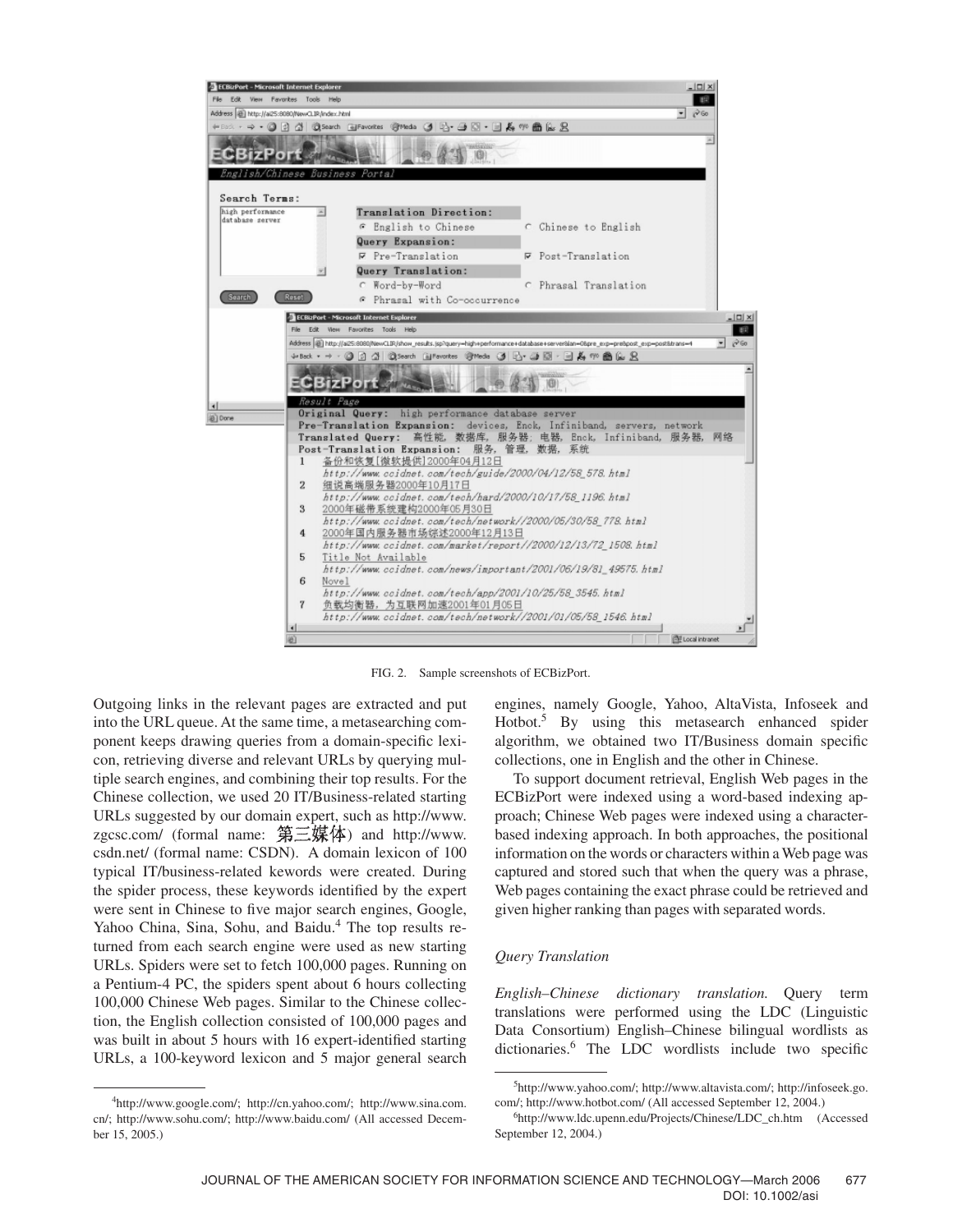lists: the English-to-Chinese wordlist ("ldc2ec") and the Chinese-to-English wordlist ("ldc2ce"), each contains around 120,000 entries. The main reason for choosing the LDC wordlists was that the Chinese-to-English wordlist could be used as a comprehensive word dictionary as well as a phrase dictionary. Taking advantage of the phrasal translations, Kwok (2000) reported that using the Chineseto-English wordlist alone improved the effectiveness of CLIR by more than 70%. Similar phrasal translation techniques were adopted in our Web portal.

Each entry in the dictionary was indexed. For example, the indexer could interpret the information of the English term "IT" having three Chinese translations "它", "情报技术", and "信息技术":

| 它    | it/                                         |
|------|---------------------------------------------|
| 情报技术 | / (military) Intelligence Technology / IT / |
| 信息技术 | / Information Technology / IT /             |

The relationships between the English term (IT) and the Chinese translations ("它", "情报技术", and "信息技术") were captured and recorded. Some other important information, such as the number of English terms found in one dictionary entry and the positions of the term located in the entry, also was captured and stored for disambiguation purposes.

Given the indexed dictionary, definitions of English terms could be quickly and easily retrieved. The Web page ranking function of the retrieval component could be used to perform further disambiguation. For example, assume the follow dictionary entries have been indexed:

| 情报   | / intelligence /                              |
|------|-----------------------------------------------|
| 情报技术 | / (military) Intelligence Technology / IT /   |
| 智慧   | /wisdom/knowledge/wits/intelligence/          |
| 信息   | / information /                               |
| 技术   | / technique / technology /                    |
| 信息技术 | / Information Technology /IT/                 |
|      | 信息技术产业 / Information Technology industry / IT |
|      | Industry/                                     |

For the English term "intelligence," three definitions were retrieved: "情报技术" (intelligence technology), "智慧" (wisdom, intelligence), and "情报" (spy intelligence). The definitions then were sorted according to the number of English terms found to be related to each definition. The Chinese definition with the smallest number of English translations was ranked first. In this way, "情报" was selected as the best definition of "intelligence" because each was the only translation for the other. Maximum phrase matching was also incorporated in our system by ranking Chinese translations containing more continuous key words higher than those containing discontinuous key words. For example, for the English term "information technology," the definition "信息技术" containing continuous keywords "information" and "technology" was selected as a phrase translation, rather than the two

separated definitions "信息" and "技术". Similarly, the English terms "information technology industry" would be translated into "信息技术产业," a three-word phrase rather than three separate terms or a single word and a two-word phrase.

As discussed earlier, co-occurrence analysis also was incorporated in our system. It was implemented by extracting all the terms that appeared in our dictionary from the documents in the ECBizPort collections. The co-occurrence scores were calculated in a batch process and stored in a database.

# *Query Expansion*

To get good and meaningful expansions, the two collections had to be indexed using a comprehensive and upto-date lexicon to get as many good phrases as possible. As SpidersRUs uses word-based indexing (character-based indexing for Chinese) to avoid information loss, it did not capture phrases in either language during our general indexing process. This led to loss of semantic meaning, because in most cases a meaningful term contains more than two characters in Chinese. Although the LDC wordlist can alleviate the problem by providing some phrases, it is not sufficiently up-to-date and comprehensive in the IT business domain, which involves a lot of new terminology.

To address that problem, we decided to extract key phrases from our collection to build our own lexicon. Arizona Noun Phraser (AZNP), developed by our research group, was used to extract phrases from the English collection (Tolle & Chen, 2000). The AZNP has three components: a word tokenizer, a part-of-speech tagger, and a phrasegeneration module. Its purpose is to extract all noun phrases from each document based on linguistic rules. The mutual information (MI) technique, also developed by our group, was used to extract key phrases from the Chinese collection (Ong & Chen, 1999). The MI program uses a statistical PATtree approach to extract key phrases from Chinese documents. The English collection, with 100,000 Web pages, was sent to AZNP to build the English lexicon, while the Chinese collection of the same size was sent to MI to build the Chinese lexicon. These two collections were indexed based on their two respective lexicons. The indexed terms were used for both pre- and posttranslation query expansion.

The local feedback method was implemented for both pre- and posttranslation query expansion in our system. For pretranslation expansion, the top-10 English Web pages were retrieved by the original English query, and the five English terms/phrases with the highest  $tf \cdot idf$  scores were added to the original query. In posttranslation expansion, the top-10 Chinese Web pages were retrieved, and the top-5 Chinese terms/phrases were added to the translated Chinese query. In both pre- and posttranslation expansion, the terms in the expanded query were reweighed using the Rocchio formula (Xu & Croft, 1996).

## *Document Retrieval*

The document retrieval component was supported by the AI Lab SpidersRUs toolkit and the design was relatively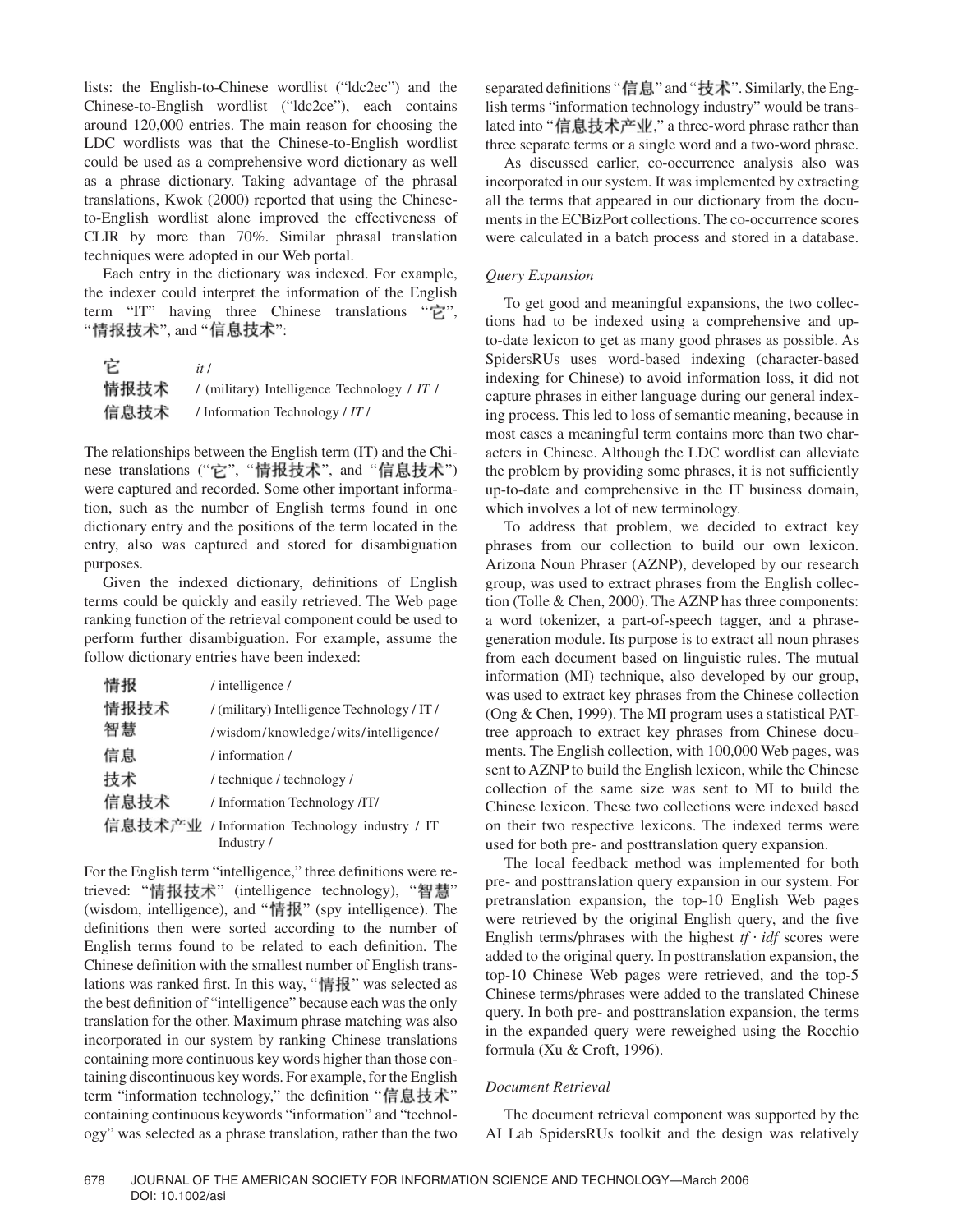straightforward. After a target query had been built, it was passed to the search module of the toolkit. The search module searched the document indexes and looked up the documents that were most relevant to the search query. The retrieved documents then were ranked by their  $tf \cdot idf$  scores and returned to the user through the Web-based interface.

## *An Example of Query Translation and Expansion*

In this section, we give an example of a typical user session in which a user tries to find some Chinese Web pages related to the English key phrases "IT industry" and "development environment." To this end, the user typed "IT industry development environment" into ECBizPort and clicked the "Search" button.

If the user had chosen the word-by-word translation method, the system would first look up all the translations for each English word. The results are shown as follows with each translation separated from the next by a space:

IT: 之 它 自称无所不知的 自己做 自己做方式的 重要的是 正好 应该说 应战 由 由 由此可见 信息技术 兴 往常 巧 其 岂 恰好 莫非 莫非 莫如 目前还不清楚 没关系 没有差别 雷峰塔 可见 可见 可谓 可惜 据说 据悉 看 看来 看来 看来 看上去 看上去 技术情报 假装博学多闻的人 简单的说 画蛇添足 过不去 对 不对 对头 当然 传说 不客气 不了了之 不买账 不买账 不巧 不如 不谢 不屑 不言而喻 不言而喻 不要紧 不要紧 不依 不待说 不得不 不迭 不敢当 不好意 思 不及 敝帚自珍 本来 板上钉钉 板上钉钉 包干 抱薪救火 罢休 罢休 白饭 安土重迁 业界 子工业面 支柱产业 业界标准 行业 通讯行业 松下电气工业 食品加工 industry: 业 企业集团 矿业 建筑业 计算机工业 罐头工业 国营企业 工商 工商界 工业

工业的巨头 大型企业 大型企业 产业 development: 发展 开发过程 开发环境 开发周期 开发周期 经济发展 技术发展 动态 大力 发展

environment: 周围 作业环境 运算环境 研制过程 虚拟环境 网路环境 实时操作环境 联网 环境 开发环境 环境 分布式环境 操作环境

The word-by-word translation method then picked the first match from each translation, resulting in the following query (the English explanations are given in parentheses):

之 (it) 业界 (industry) 发展 (development) 周围 (surroundings)

Although each translated Chinese term is one possible correct translation of the corresponding English word, none of them is the correct translation in the context of this query. For example, although "业界" can be translated into "industry," it is not common to use this word as part of the translation of the phrase "IT industry" in Mandarin Chinese. Also, "周围" often refers to surroundings as in "natural surroundings" rather than "environment" as in "development environment."

This translation method certainly did not satisfy the user. So, he tried again using the phrasal translation method. The returned translations were listed as follows:

之 (it) 业界 (industry) 开发环境 (development environment)

The phrasal translation method greatly improved the translation results and the two-word concept, "development environment," in the original query had been successfully identified and translated as the phrase "开发环境." However, the translation for "IT" still was incorrect, and the translation for "industry" still did not fit well into the context of the original query. Therefore, the user tried again, using the phrasal translation method with co-occurrence analysis disambiguation. The returned translation is shown below:

信息技术 (information technology) 产业 (industry) 开发环境 (development environment)

At this point, all the phrases have been correctly translated and fit well into the context of the original search query. To further improve the retrieval performance, the user also chose to perform pre- and posttranslation query expansion. The results are shown below:

Microsoft, database system, Operating System, software development, computer engineering

The pretranslation query expansion is incorporated into the original query which then could be translated together to get the following query:

信息技术 (information technology) 产业 (industry) 开发环境 (development environment) 微软 (Microsoft) 数据库系统 (database system) 操作系统 (operating system) 软件 (software) 开发 (develop) 计算机 (computer)  $\perp \vec{E}$  (engineering)

Then, the posttranslation query expansion results also could be added into the query.

市场 (market), 公司 (enterprise, firm), 开发 (development), 电脑 (computer), 软件 (software)

Therefore, the final query was:

信息技术 产业 开发环境 微软 数据库系统 操作系统 软件 开发 计算机 工程学 市场 公司 开发 电脑

We can see that all new expanded query words were IT-related terminologies and could improve precision of retrieving Web pages using the translated query.

# **System Evaluation**

In order to evaluate the performance of our system, an experiment was designed and conducted. In this section, we discuss the experimental and results of our study.

# *Cross-Language Information Retrieval Evaluation Methodologies*

Cross-language information retrieval evaluation aims at testing the effectiveness, measured by precision and recall, of retrieval systems. To make effectiveness comparable across systems, the tests usually are carried out on a common data set.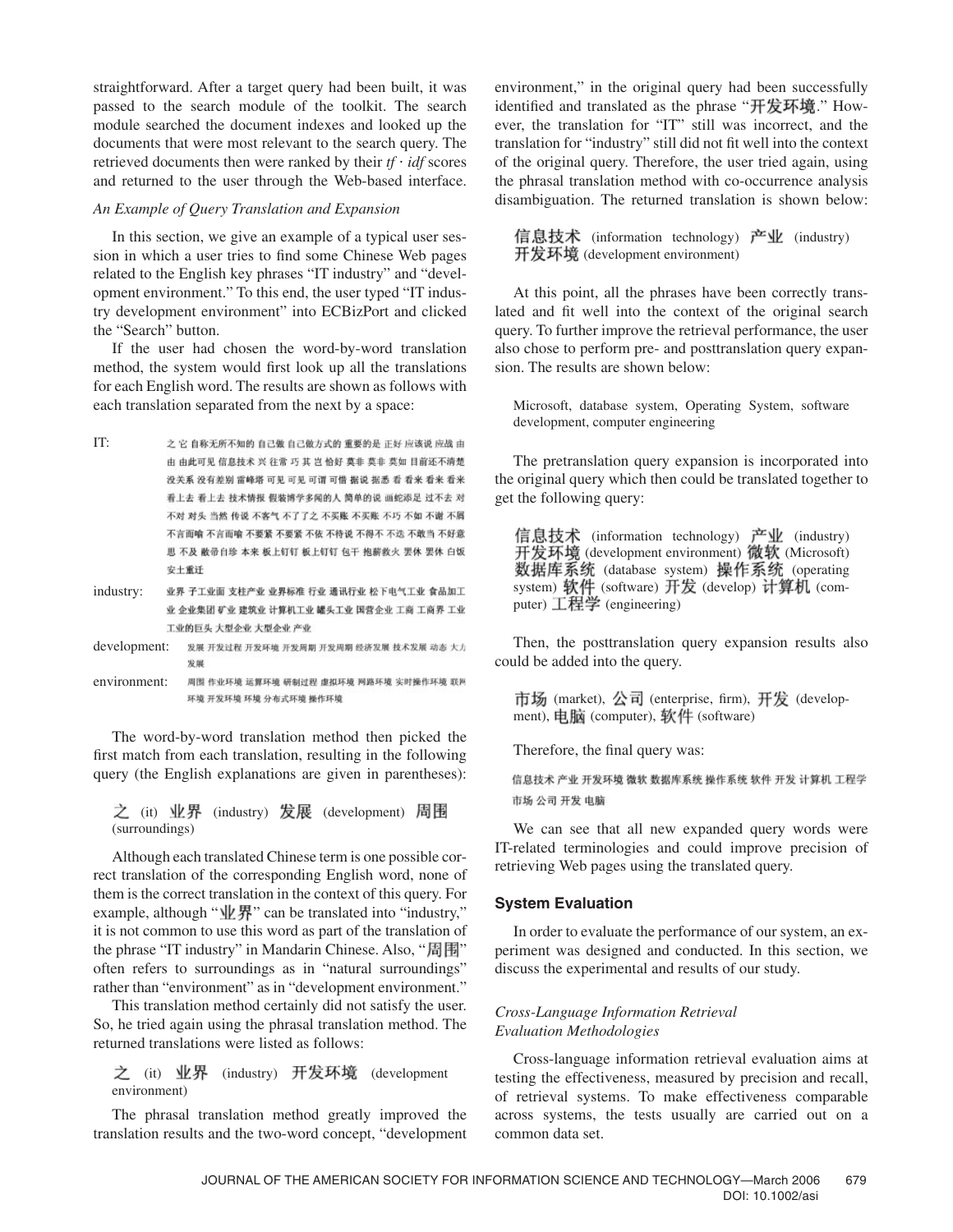Three major evaluation workshops that have provided test collections for CLIR experiments are the Cross-Language Evaluation Forum (CLEF) covering many European languages, the NTCIR Asian Language Evaluation covering Chinese, Japanese and Korean, and the TREC Cross Language Track from 1997–2002. In all workshops, the task was to match topics in one language against documents in another language and return a ranked list (Gey & Chen, 2000; Chen et al., 2002; Peters, 2002). In these tasks, a set of documents from the subject collection was prejudged by human experts to be relevant to the original query. Because it would have been unrealistic to expect every document in the collection to be judged, precision was often of more interest than recall, and was usually reported at lowrecall levels. In other words, precision rate was often reported for the top *n* retrieved documents (*n* usually being between 5 and 1000). Once relevance judgments had been established, precision could be computed upon the ranked list of each entry.

Cross-language information retrieval always yields precision loss compared to traditional monolingual information retrieval; therefore, researchers are often interested in how well CLIR performs as compared with the corresponding monolingual run. In a monolingual run, original queries were manually translated into the target query, and retrieval was performed on this translated query. When precisions for both CLIR and monolingual retrieval are obtained, the precisions of CLIR and of the monolingual retrieval can be compared.

The average precision for simple CLIR runs, such as wordby-word query translation without using any translation disambiguation or query expansion, are often compared with runs under other conditions to show the superiority of different techniques (Ballesteros & Croft, 1996; Oard & Wang, 2001).

## *Experiment Design and Measure*

In general, we followed the TREC evaluation process in our experiment design (Voorhees, 1998). However, because our study used Web pages instead of standard collections, no established relevance judgment was available for precision and recall. Therefore, we decided to create relevance judgment by recruiting human experts and adopting the precision at top-*n* retrieved documents ( $n = 10$  in our experiments) as our primary performance measure. We were particularly interested in how well these techniques would work for Web content in a business intelligence portal; hence, we recruited experts in the business domain. Three business school graduate students, all fluent in both English and Chinese, served as domain experts. They identified seven Chinese queries of interest in the business/IT domain and translated these queries into English as the base queries. These seven base queries were: China IT industry development, database management system, quality control, electronic signature, high-speed Internet, hardware interface, and Web application. The average length of these queries is 2.43, which is pretty close to the average Web query length of 2.21 (Spink & Xu, 2000). The original Chinese queries were used to get monolingual runs.

As discussed, such monolingual retrieval represents the performance of traditional information retrieval. The English base queries were used to get cross-lingual runs based on five settings: word-by-word translation (WBW), phrasal translation with cooccurrence analysis (Ph-Co), Ph-Co with pretranslation expansion, Ph-Co with posttranslation expansion, and Ph-Co with both pre- and posttranslation expansion.

The experts individually submitted each query to the system under the different settings. It was not practical for the experts to read all the 100,000 Web pages in the collection; therefore, we emphasized precision only for the top-10 retrieved Web pages for each query and setting, which is referred to as *target retrieval* (Eguchi et al., 2002). The results were compared with the two standard benchmark settings: (a) monolingual information retrieval (the best-case scenario), and (b) word-by-word translation (the worst-case scenario). Word-by-word translation picks the first translation in the dictionary and ignores all the other translation candidates. With seven queries and six different settings, each expert performed a total 42 searches using the system. Each expert went through the top-10 Web pages returned for each query and gave each page a score of 0 or 1, with 0 meaning irrelevant and 1 meaning relevant to the search. The time spent for retrieval was also recorded as a measure of the efficiency of the system.

## *Experimental Results and Discussion*

Table 1 shows the experimental results. The different settings and methods are shown in the first column of the table. The second column shows the top-10 precision scores for each method averaged across the 21 searches performed by each of the three experts. The third column shows a method's performance compared with that of the monolingual retrieval. The fourth column shows how much each method's precision was improved in comparison with the WBW translation. The last column shows the average time used for the retrieval.

## TABLE 1. Precision and time.

| Method          | Average<br>$top-10$<br>precision | Performance<br>compared<br>with<br>Monolingual | Improvement<br>compared<br>with<br><b>WBW</b> | Time<br>used $(s)$ |
|-----------------|----------------------------------|------------------------------------------------|-----------------------------------------------|--------------------|
| Monolingual     | 0.671                            | 100.0%                                         |                                               | 7.1                |
| <b>WBW</b>      | 0.283                            | 41.8%                                          | $0.00\%$                                      | 14.0               |
| $Phr-C0$        | 0.491                            | 73.1%                                          | 74.6%                                         | 25.1               |
| Phr-Co-Pre      | 0.491                            | 73.1%                                          | 74.6%                                         | 45.1               |
| Phr-Co-Post     | 0.500                            | 74.5%                                          | 78.0%                                         | 52.1               |
| Phr-Co-Pre-Post | 0.500                            | 74.5%                                          | 78.0%                                         | 71.8               |

*Note.* Monolingual = monolingual retrieval;  $WBW = word-by-word$ translation;  $Phr-Co$  = phrasal translation with co-occurrence disambiguation; Phr-Co-Pre  $=$  phrasal translation with co-occurrence disambiguation and pretranslation query expansion; Phr-Co-Post = phrasal translation with co-occurrence disambiguation and posttranslation query expansion; Phr-Co-Pre-Post = phrasal translation with co-occurrence disambiguation and both pre- and posttranslation query expansion.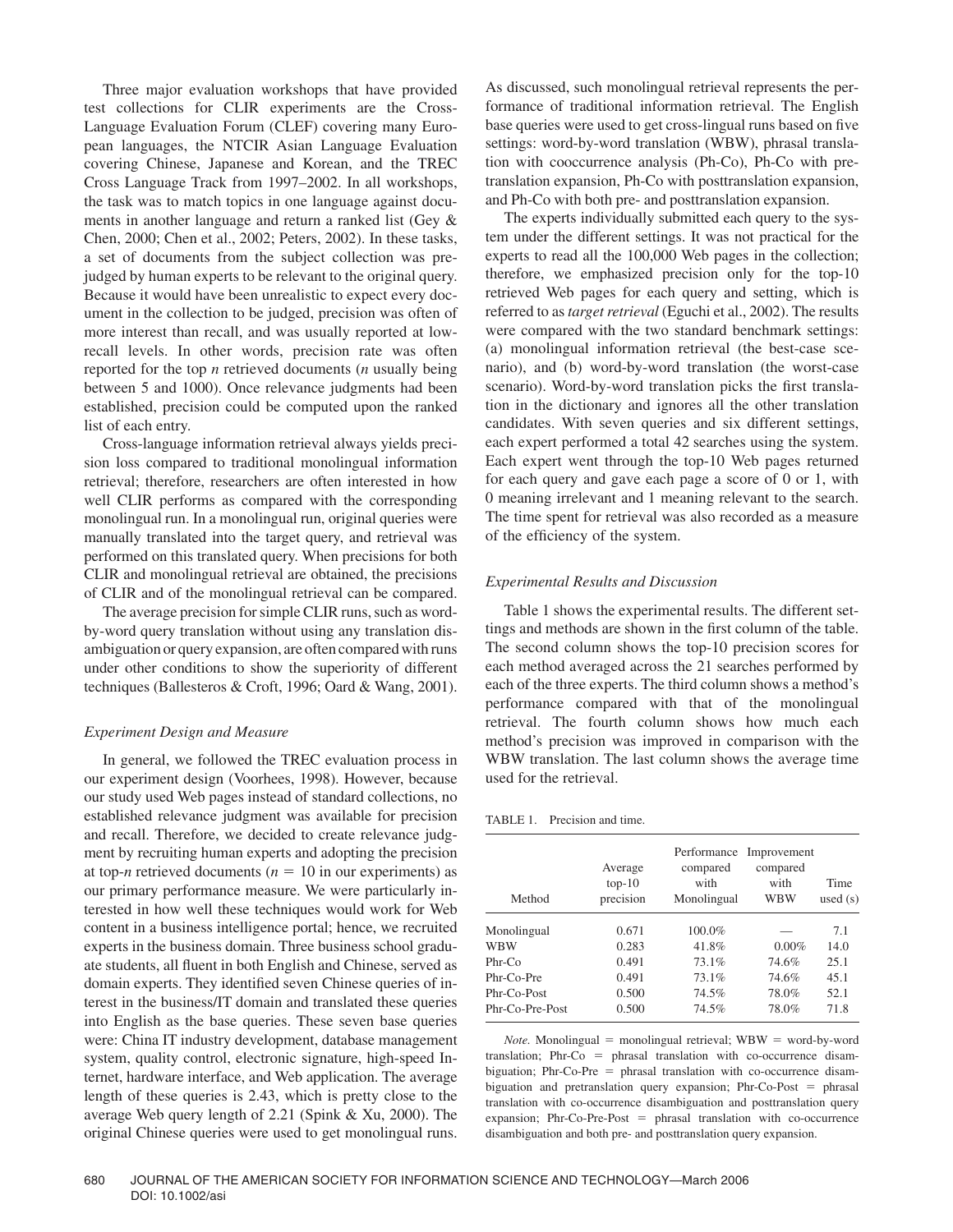TABLE 2. Paired *t* test results.

| VS.                                                   | $Phr$ -Co | $Phr$ -Co-Pre       |                               | Phr-Co-Post Phr-Co-Pre-Post               |
|-------------------------------------------------------|-----------|---------------------|-------------------------------|-------------------------------------------|
| <b>WBW</b><br>$Phr-C0$<br>Phr-Co-Pre<br>$Phr-Co-Post$ | $0.0002*$ | $0.0002*$<br>1.0000 | $0.0001*$<br>0.1623<br>0.6657 | $< 0.0001*$<br>0.6487<br>0.1623<br>1.0000 |

*Note.* Monolingual = monolingual retrieval;  $WBW = word-by-word$ translation;  $Phr-Co$  = phrasal translation with co-occurrence disambiguation; Phr-Co-Pre phrasal translation with co-occurrence disambiguation and pretranslation query expansion;  $Phr$ -Co-Post = phrasal translation with co-occurrence disambiguation and posttranslation query expansion; Phr-Co-Pre-Post  $=$  phrasal translation with co-occurrence disambiguation and both pre- and posttranslation query expansion.

\*The difference is statistically significant at the 0.1% level.

*Precision.* In Table 1, it can be seen that all methods except word-by-word translation achieved over 70% of the performance level of the monolingual system. In other words, when using English queries to retrieve Chinese documents, the experts were able to achieve a top-10 precision rate of more than 70% of the top-10 precision obtained when using Chinese queries to search for Chinese documents. The results were encouraging and comparable with what others have reported for traditional CLIR systems and improvement in the range of about 60–90%. The results demonstrated that CLIR techniques assisted users in searching for documents in a different language in a noisy Web portal setting.

To identify any significant differences among the performances of the various translation techniques, paired *t* tests were performed for each pair of methods. The statistical results (*p*-values) are shown in Table 2.

As shown in Table 2, all four methods based on phrasal translation and/or query expansion performed significantly better than word-by-word translation, the baseline translation method. However, there were no significant differences among the four methods. Phrasal and co-occurrence disambiguation performed much better than word-by-word translation, achieving a 74.6% improvement, more than we expected. This probably resulted because co-occurrence disambiguation in the focused business IT domain is likely to perform better than it does with general news articles, although it achieves significant improvement with both sets. Using phrasal and co-occurrence disambiguation, 72% of the query words were correctly translated.

Surprisingly, when combined with phrasal and cooccurrence disambiguation, pretranslation expansion did not further improve performance. Posttranslation expansion, used alone or combined with pretranslation expansion, slightly improved performance, but the improvement was not as significant as we had expected. We suspect the noisy factor of Web pages might have caused the limitation of query expansion results. Commercial content, advertisement, menu bars, etc. are mixed with the relevant business intelligence content on each page, the expanded words were not from the page content, but those advertisements. This will affect the retrieval performance. We observed that Chinese Web pages were usually noisier than English Web pages, which made it difficult to obtain high-quality terms for expansion. Acronyms of companies and products that appeared frequently in English Web pages were often added to the query, but most of them remained untranslated and did not improve performance.

*Efficiency.* Efficiency is another important aspect of Web retrieval. Long system response time (time elapsed between the moment when the search button is clicked and the results finally appear on the screen) can cause users to lose their patience and thus lower user satisfaction. To investigate the effect of CLIR techniques on system efficiency, we conducted a simulation in which system response times for performing various CLIR tasks were recorded and compared. As system response time also depends on factors such as hardware performance and network traffic, we analyzed the processes of different CLIR techniques and made a baseline estimation of their effect on system efficiency. Our results showed that phrasal translation with co-occurrence disambiguation took 3.5 times longer than monolingual translation. When both pre- and posttranslation expansions were used, the retrieval time increased to 10 times that of monolingual retrieval, which reached 70s. It should be noted that our prototype was run on a personal computer which is much less powerful than machines used in commercial search engines. The retrieval time would be much shorter on a powerful machine in a real Web retrieval system. With most calculations done during indexing time, the efficiency of the prototype is satisfactory.

In summary, the prototype multilingual Web retrieval system achieved 74–78% performance improvement when compared with word-by-word translation. Phrasal translation with co-occurrence disambiguation greatly improved precision, while query expansion translation did not further improve the performance. In terms of efficiency, a multilingual retrieval took 25–71 s. This result was not as good as had been expected, but we believe it could be greatly improved if the system were to be run on a high-performance server.

# **Conclusions and Future Directions**

Relatively large-scale test collections for CLIR experiments are available for evaluation of different retrieval approaches. However, few Web-based systems for online cross-lingual information retrieval are available. In this article, we have presented our experiences using an English–Chinese multilingual Web retrieval system in the business IT domain that combines our knowledge of Web retrieval, system building, and CLIR techniques to address the need for multilingual Web retrieval. An experiment was conducted to measure the effectiveness and efficiency of our Web portal following TREC evaluation procedures (Voorhees, 1998). Our results showed that our system's phrasal translation and co-occurrence disambiguation led to great improvement in performance, while query expansion techniques did not improve results further. The Web portal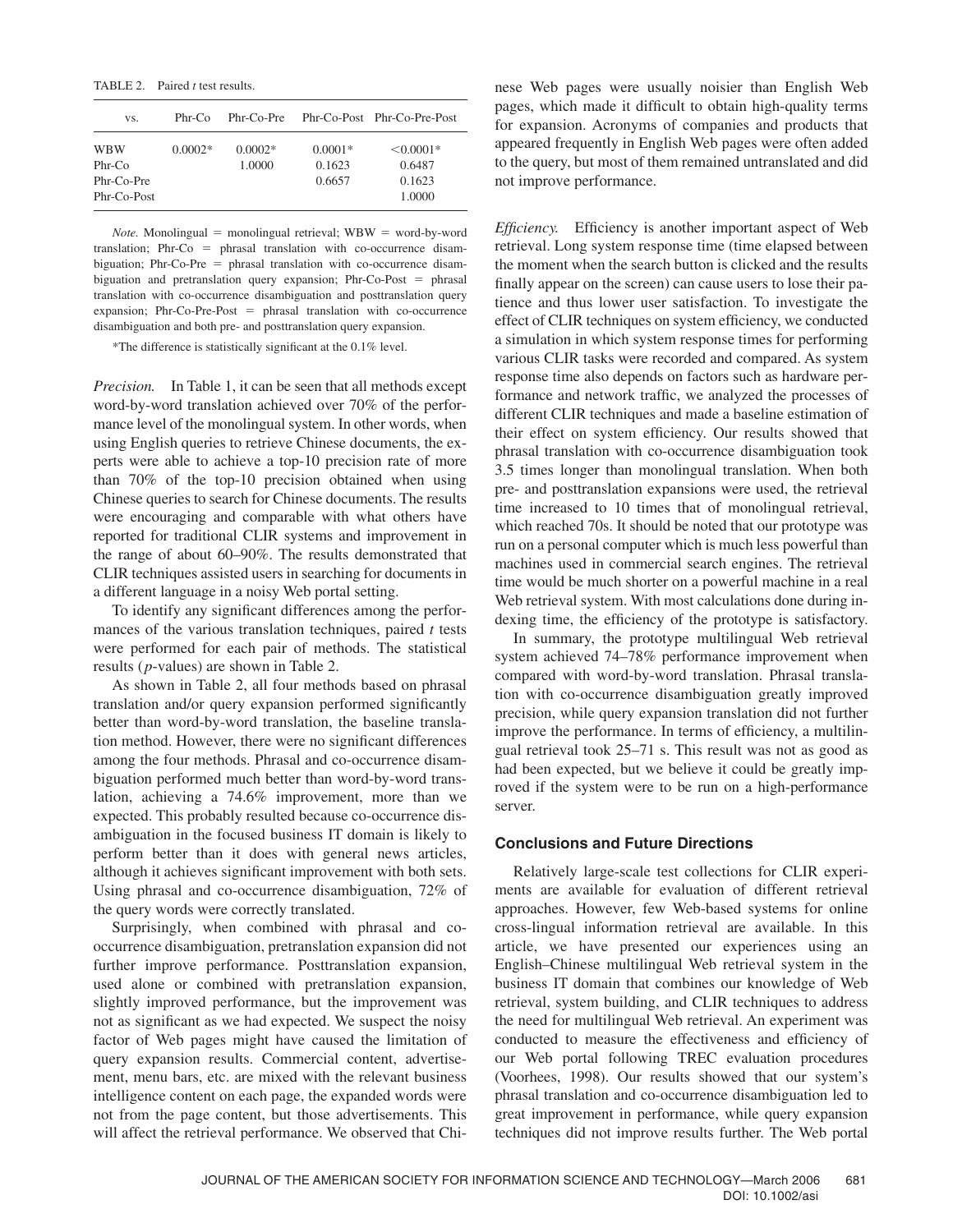was reasonably efficient on a PC and should achieve better efficiency on a more powerful machine. In sum, our study demonstrated the feasibility of applying CLIR techniques to Web applications and the experimental results are encouraging.

We plan to expand our research in several directions. First, we plan to integrate more CLIR techniques into the Web portal to make it more robust. Our techniques in ECBizPort are our first attempts to study Web-based CLIR. We are also investigating how to improve the speed of the system to achieve faster response time, which is necessary for a Web portal. In addition, we plan to expand the Web portal to more languages, such as Spanish and Arabic. Such expansion will allow us to study whether CLIR techniques will perform differently for a multilingual Web portal when more than two languages are involved. Because we believe that different domains might have different effects on the performance of CLIR techniques, we are interested in testing our approach in other domains, such as medicine. Finally, we plan to extend our system evaluation and user study. On the system performance aspect, we are undertaking a more systematic comparison on the performance of Web-based CLIR systems versus a traditional CLIR system. A user study on the usability and information accessibility of interactive Web-based systems will be conducted in the future.

## **Acknowledgments**

This project was supported, in part, by an NSF Digital Library Initiative-2 grant, to H. Chen (IIS-9817473). We would also like to thank the AI Lab team members who developed the AI Lab SpidersRUs toolkit, the Mutual Information software, and the AZ Noun Phraser. Finally, we also want to thank the domain experts who took part in the evaluation study.

## **References**

- Aljlayl, M., Frieder, O., & Grossman, D. (2002). On bidirectional English-Arabic search. Journal of the American Society for Information Science and Technology, 53(13), 1139–1151.
- Arasu, A., Cho, J., Garcia-Molina, H., Paepcke, A., & Raghavan, S. (2001). Searching the Web. ACM Transactions on Internet Technology, 1(1),  $2 - 43$ .
- Attar, R., & Fraenkel, A.S. (1977). Local feedback in full-text retrieval systems. Journal of the Association for Computing Machinery, 24(3), 397–417.
- Ballesteros, L., & Croft, B. (1996, September). Dictionary methods for cross-lingual information retrieval. In Paper presented at the 7th DEXA Conference on Database and Expert Systems Applications, Zurich, Switzerland.
- Ballesteros, L., & Croft, B. (1997). Phrasal translation and query expansion techniques for cross-language information retrieval. In N. Belkin, D. Nara Simhalu, & P. Willett (Eds.), Proceedings of the 20th ACM SIGIR Conference on Research and Development in Information Retrieval (pp. 84–91). New York: ACM.
- Ballesteros, L., & Croft, B. (1998). Resolving ambiguity for cross-language retrieval. In W.B. Croft, A. Moffat, C. van Rijsbergen, R. Wilkinson, & J. Zobel (Eds.), Proceedings of the 21st Annual International ACM SIGIR Conference on Research and Development in Information Retrieval (pp. 64–71). New York: ACM.
- Bergmark, D., Lagoze, C., & Sbityakov, A. (2002, September). Focused crawls, tunneling, and digital libraries. Paper presented at the European Conference on Digital Libraries, Rome, Italy.
- Capstick, J., Diagne, A.K., Erbach, G., Uszkoreit, H., Cagno, F., Gadaleta, G., et al. (1998, August). MULINEX: Multilingual Web Search and Navigation. Paper presented at the Conference on Natural Language Processing and Industrial Applications, Moncton, Canada.
- Chau, M., & Chen, H. (2003). Comparison of three vertical search spiders. IEEE Computer, 36(5), 56–62.
- Chen, A., Jiang, H., & Gey, F. (2000, September). Combining multiple sources for short query translation in Chinese-English cross-language information retrieval. Paper presented at the Fifth International Workshop on Information Retrieval with Asian Languages, Hong Kong, China.
- Chen, K.-H., Chen, H.-H., Kando, N., Kuriyama, K., Lee, S., Myaeng, S.H., et al. (2002, October). Overview of CLIR Task at the Third NTCIR Workshop. Paper presented at the Third NTCIR Workshop, Tokyo, Japan.
- Cheong, F.C. (1996). Internet agents: Spiders, wanderers, brokers, and bots. IN: New Riders Publishing.
- Croft, W.B., & Harper, D.J. (1979). Using probabilistic models of document retrieval without relevance information. Journal of Documentation, 35, 285–295.
- Davis, M., & Dunning, T. (1995). A TREC evaluation of query translation methods for multi-lingual text retrieval. In D.K. Harman (Ed.), Proceedings of the Fourth Text Retrieval Evaluation Conference. Gaithersburg, MD: National Institute of Standards and Technology.
- Davis, M.W., & Ogden, W.C. (1997). Free resources and advanced alignment for cross-language text retrieval. In Proceedings of the Sixth Text Retrieval Conference.
- Eguchi, K., Oyama, K., et al. (2002, May). Evaluation design of Web retrieval task in the Third NTCIR Workshop. Paper presented at the 11th International World Wide Web Conference, Honolulu, Hawaii. Retrieved September 12, 2004, from http://www.2002.org/CDROM/poster/22/
- Gao, J., Nie, J.-Y., Xun, E., Zhang, J., Zhou, M., & Huang, C. (2001). Improving query translation for cross-language information retrieval using statistical models. In W.B. Croft, D.J. Harper, D.H. Kraft, & J. Zobel (Eds.), Proceedings of the 24th Annual International ACM SIGIR Conference on Research and Development in Information Retrieval (pp. 96–104). New York: ACM.
- Gey, F., & Chen. A. (2000). TREC-9 cross-language information retrieval (English–Chinese) overview. In E.M. Voorhees & D.K. Harman (Eds.), Proceedings of the Ninth Text Retrieval Conference (pp. 15–24). Gaithersburg, MD: National Institute of Standards and Technology.
- Global Reach. (2003). Global internet statistics. Retrieved October 24, 2003, from http://global-reach.biz/globstats/index.php3
- Hull, D.A., & Grefenstette, G. (1996). Querying across languages: A dictionary-based approach to multilingual information retrieval. In H.-P. Frei, D. Harman, P. Schäuble, & R. Wilkinson (Eds.), Proceedings of 19th ACM SIGIR International Conference on Research and Development in Information Retrieval (pp. 49–57). New York: ACM.
- Jones, G., Sakai, T., Collier, N., Kumano, A., & Sumita, K. (1999, September). Exploring the use of machine translation resources for English–Japanese cross-language information retrieval. Paper presented at the Post-Conference Workshop on Machine Translation for Cross Language Information Retrieval at AAMT Machine Translation Summit (pp. 181–188).
- Kando, N. (2002). Evaluation—the way ahead: A case of the NTCIR. In Proceedings of the 25th ACM SIGIR Workshop on Cross-Language Information Retrieval: A Research Roadmap (pp. 72–77). New York: ACM.
- Kwok, K.L. (2000, September). Exploiting a Chinese-English bilingual wordlist for English-Chinese cross language information retrieval. Paper presented at the Fifth International Workshop on Information Retrieval with Asian Languages, Hong Kong, China.
- Landauer, T.K., & Littman, M.L. (1991, May). A statistical method for language-independent representation of the topical content of text segments. Paper presented at the 11th International Conference on Expert Systems and Their Applications, Avignon, France.